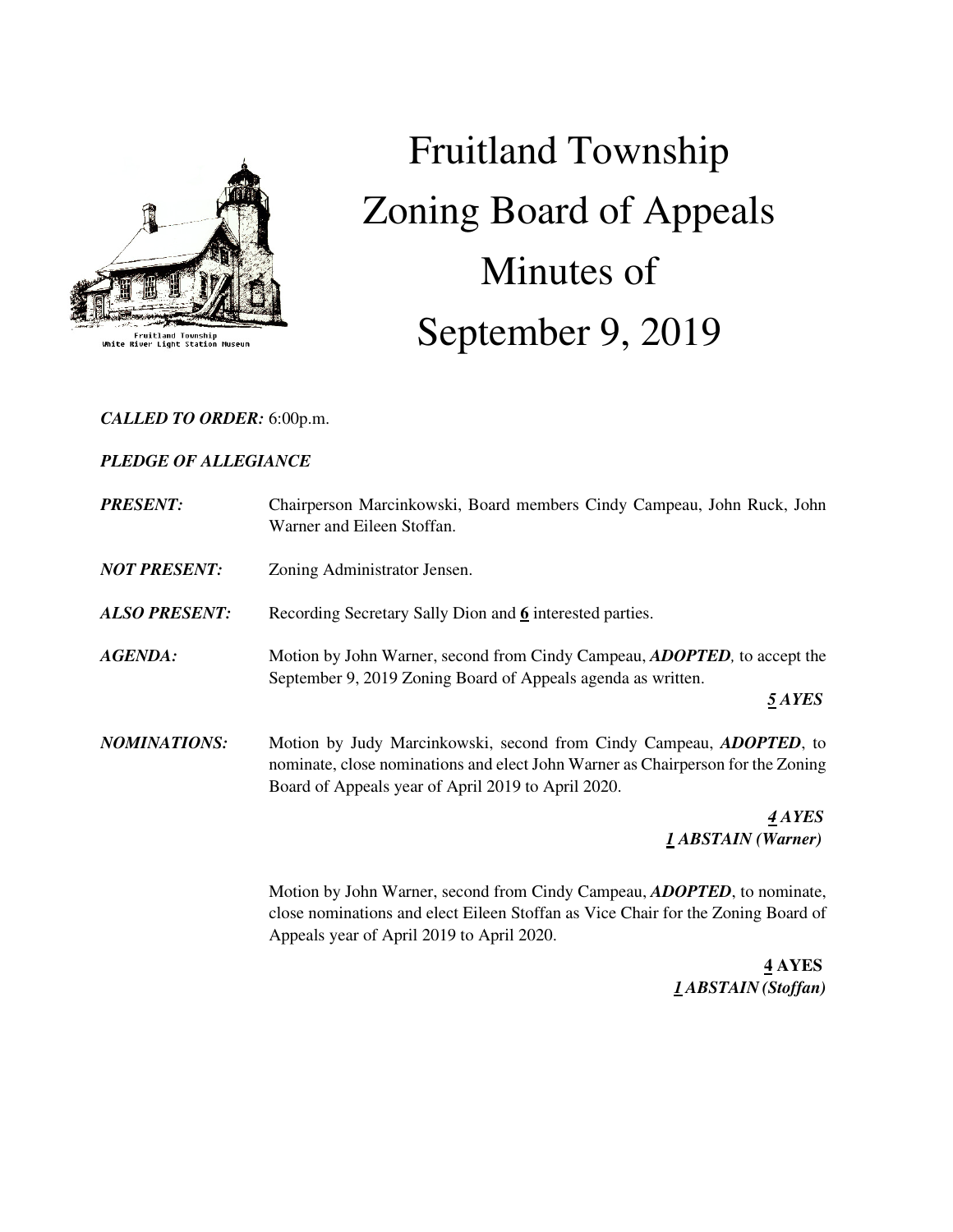Motion by Eileen Stoffan, second from John Warner, *ADOPTED*, to nominate, close nominations and elect Cindy Campeau as Secretary for the Zoning Board of Appeals year of April 2019 to April 2020.

 *4 AYES 1 ABSTAIN (Campeau)* 

*MINUTES:* Motion by Judy Marcinkowski, second from Cindy Campeau, *ADOPTED*, to amend the January 14, 2019 Zoning Board of Appeals minutes, Page 1 under Minutes and Page 3 under Public Comment, to correct Chairperson Judy Marcinkowski name from Macinkowski and accept as amended.

*5 AYES* 

Chairperson Warner explained the purpose and function of the Zoning Board of Appeals.

#### *Public Hearing Open 6:10 p.m.*

#### *Correspondence:*

1. William Poland, 2874 W. Lakewood Road, **supports**.

Recording Secretary Dion was advised that two emails were sent after 4:00 p.m. today supporting the project. One of the two senders are here and will speak at Public Comment.

Applicant Carly Bonarek gave brief explanation. They purchased this home and are trying to fix up the yard by doing landscaping, etc. They hired a Contractor who started the covered porch without follow up after submitting a Zoning Compliance Application. They were not aware until said Contractor advised them it could not be approved because it didn't meet the front yard setback. They told the contractor to stop working on it and came to the Township to find out what kind of recourse they had. They were advised they would need to file a Variance Application with the Board of Zoning Appeals. The project is almost complete and they feel there could be damage to the house if they had to tear the covered porch down. The covered porch will provide a sheltered area for recreation. There are no protected entrances to the home, very minimal soffits, very hard to get in and out in inclement weather while carrying baby, groceries, etc. Two adjacent neighbors have large porches on the front of their homes.

Mike Bonarek agrees with Carly, they will benefit so much from the covered porch.

Board Member Ruck asks about another door to the house. Applicant answered yes there is one on the back of the house.

#### *Public Comment:*

- 1. Greg Schwemin, 6269 Durham Road, neighbors to Carly and Mike, stated the covered porch adds to the house and the neighborhood, **supports**.
- 2. Robert Sills, 2539 Fenner Road, Carly's Father, stated the covered porch is a great investment, beautifies the home, *supports*.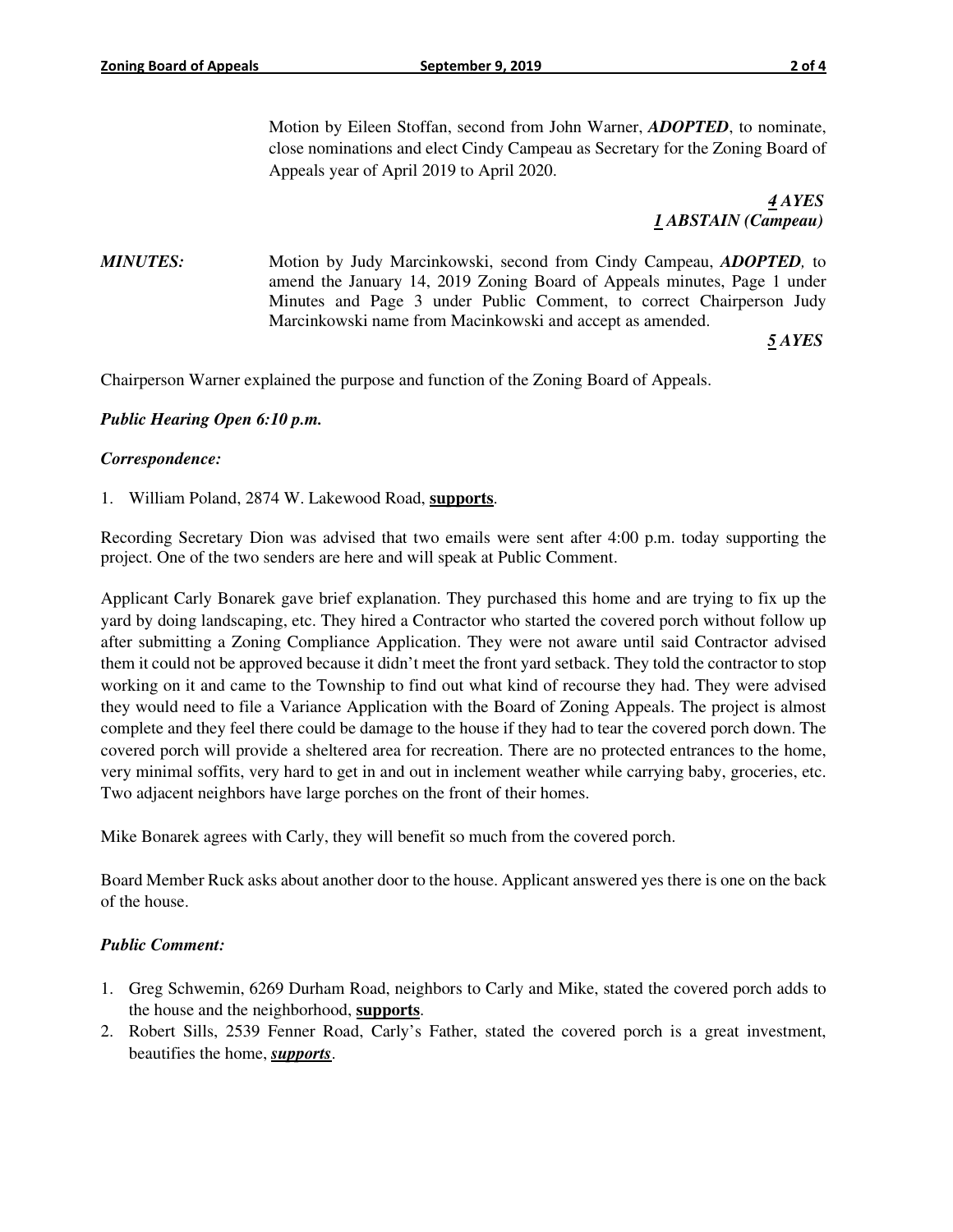Chairperson Warner asked Recording Secretary Dion if Zoning Administrator Jensen had any comments on this. She answered only comments she knew of were in his summary dated August 20, 2019, which was part of the meeting packet.

Board Member Marcinkowski asked if the contract included permits. Carly answered yes it was in writing, however, the Contractor told them the permits were underway and he started the work.

Short discussion took place regarding the Contractor, Chairperson Warner asked Recording Secretary Dion if she was familiar with him. She answered that yes, he had done work in the Township before. She also advised that if the variance was approved the Contractor would be charged a \$75.00 Investigative Fee for starting the work before zoning and building permits were issued.

#### *Public Hearing Closed 6:22 p.m.*

#### *Board Comments:*

Board Member Ruck asked if they would be reviewing this as no work had been done. Chairperson Warner advised that is correct.

Board Member Stoffan stated she is very much in favor of this, believes this covered porch will not hurt anyone and the variance should be approved. She believes the overall impact should be looked at; this project is not hurting anyone.

Board Member Campeau stated concerns with us having an ordinance with specific setbacks and a variance being approved, believes this may prevent challenges in the future, she agrees it does beautify the property, however, they could do this on the back entrance.

Review standards for variances were reviewed.

# 1. Will the granting of the variance have an adverse effect on adjacent properties or produce an undesirable change in the established character of the neighborhood? **Consensus was No**.

**#** 2. Could the relief sought by the applicant be achieved by some other feasible method? (i.e. moving the building, making it smaller, etc.) **Consensus was Yes**.

# 3. Was the difficulty created by any action of the applicant before this most recent request? (i.e. sold some property, moved a drive, etc.) **Consensus was No**.

# 4. Would the granting of the variance impair the purposes and intent of the regulations contained in the zoning ordinance? (i.e. could a lesser degree of variance be more suitable?) **Consensus was Yes**.

# 5. Is the request merely a matter of convenience to the property owner? **Chairperson Warner, Board Member Stoffan and Marcinkowski voted no it is not a matter of convenience, it makes it safer. Board Member Campeau and Ruck voted that yes, it is a matter of convenience, you do not have a right to have a porch, it is not necessary**.

# 6. Would the granting of the variance result in a special privilege to the property owner not shared by other property owners in the same zoning district? (i.e.) do other property owners have garages, porches, outbuildings, etc.) **Consensus was No**.

# 7. Will the strict application of the terms of the ordinance deprive the applicant of rights that others in the same district are allowed? **Consensus was No**.